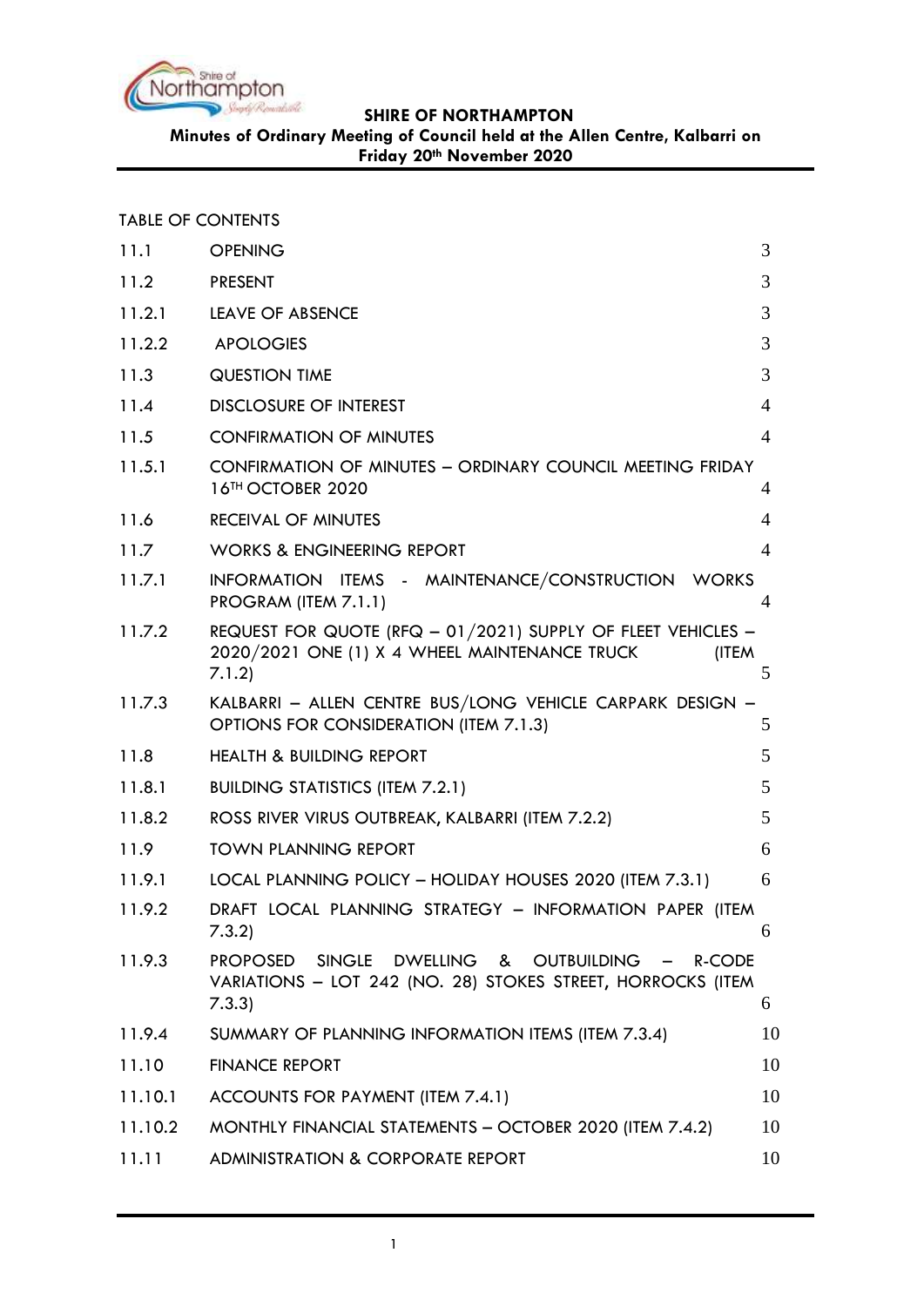

| Minutes of Ordinary Meeting of Council held at the Allen Centre, Kalbarri on<br>Friday 20th November 2020 |                                                                                                                                      |    |  |  |  |
|-----------------------------------------------------------------------------------------------------------|--------------------------------------------------------------------------------------------------------------------------------------|----|--|--|--|
| 11.11.1                                                                                                   | KALBARRI WAR MEMORIAL UPGRADE (ITEM 7.5.1)                                                                                           | 10 |  |  |  |
| 11.11.2                                                                                                   | NORTHAMPTON TOWN ENTRANCE BANNERS (ITEM 7.5.2)                                                                                       | 11 |  |  |  |
| 11.11.3                                                                                                   | <b>STANDARDS</b><br><b>MANDATORY</b><br>MODEL<br><b>FOR</b><br><b>CEO</b><br>RECTRUITMENT,<br>PERFORMANCE & TERMINATION (ITEM 7.5.3) | 11 |  |  |  |
| 11.11.4                                                                                                   | OUTSTANDING RATES AND CHARGES (ITEM 7.5.4)                                                                                           | 11 |  |  |  |
| 11.11.5                                                                                                   | <b>BUILDING SURVEYOR POSITION/OBLIGATIONS (ITEM 7.5.5)</b>                                                                           | 12 |  |  |  |
| 11.11.6                                                                                                   | APPLICATION TO CLEAR NATIVE VEGETATION (ITEM 7.5.6)                                                                                  | 12 |  |  |  |
| 11.12                                                                                                     | PRESIDENT'S REPORT                                                                                                                   | 12 |  |  |  |
| 11.13                                                                                                     | <b>COUNCILLORS' REPORTS</b>                                                                                                          | 12 |  |  |  |
| 11.14.1                                                                                                   | <b>CR SMITH</b>                                                                                                                      | 12 |  |  |  |
| 11.14.2                                                                                                   | <b>CR PIKE</b>                                                                                                                       | 13 |  |  |  |
| 11.14.3                                                                                                   | <b>CR SUCKLING</b>                                                                                                                   | 13 |  |  |  |
| 11.15                                                                                                     | <b>NEW ITEMS OF BUSINESS</b>                                                                                                         | 13 |  |  |  |
| 7.15.1                                                                                                    | <b>CR PIKE</b>                                                                                                                       | 13 |  |  |  |
| 11.16                                                                                                     | NEXT MEETING OF COUNCIL                                                                                                              | 13 |  |  |  |
| 11.17                                                                                                     | <b>CLOSURE</b>                                                                                                                       | 13 |  |  |  |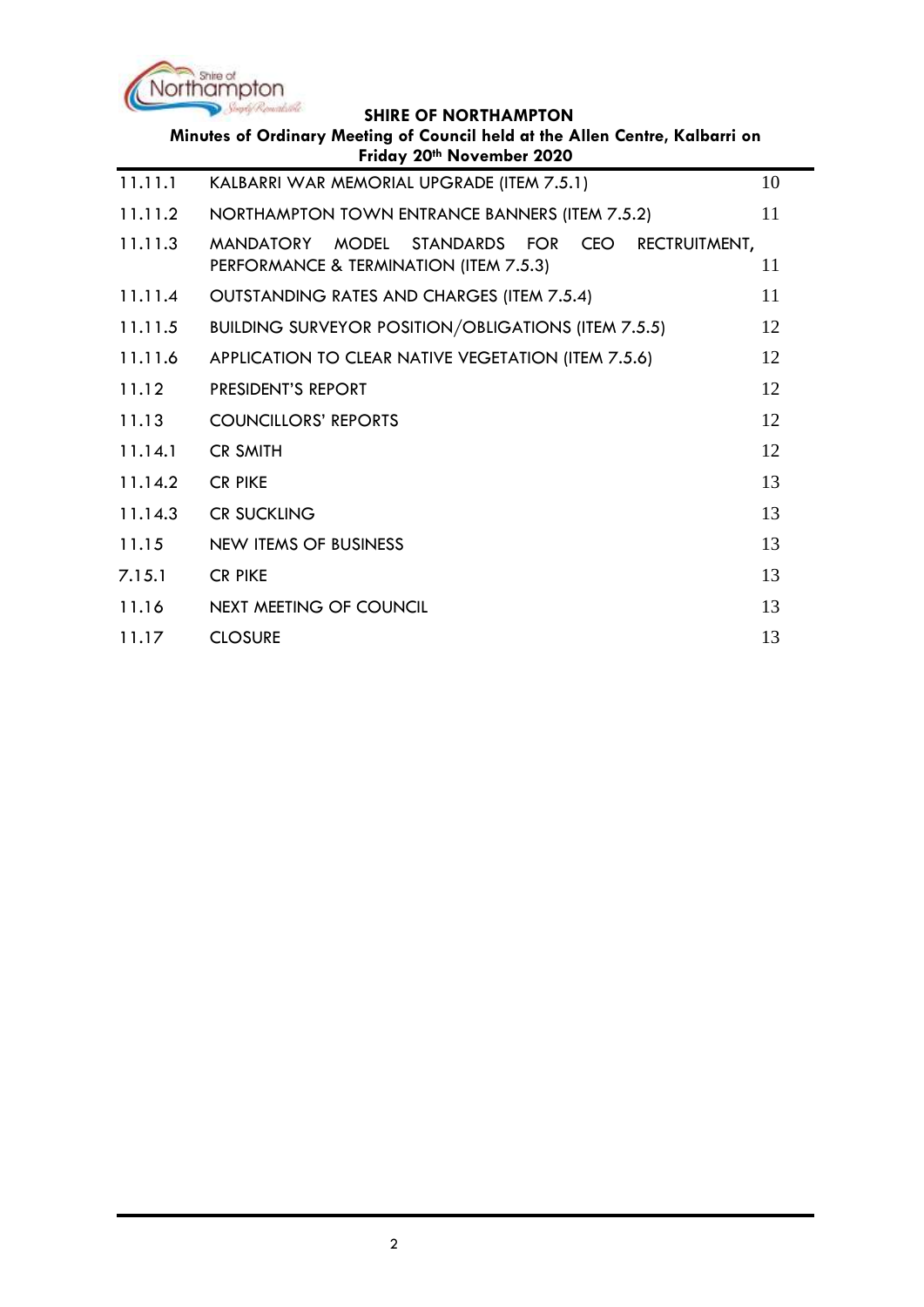

**Minutes of Ordinary Meeting of Council held at the Allen Centre, Kalbarri on Friday 20th November 2020**

#### <span id="page-2-0"></span>**11.1 OPENING**

The President thanked all Councillors and staff present for their attendance and declared the meeting open at 1.00pm

## <span id="page-2-1"></span>**11.2 PRESENT**

| Cr C Simkin        | President                            | Northampton Ward |  |
|--------------------|--------------------------------------|------------------|--|
| Cr S Krakouer      | Deputy President                     | Kalbarri Ward    |  |
| Cr R Suckling      |                                      | Northampton Ward |  |
| Cr S Smith         |                                      | Kalbarri Ward    |  |
| Cr P Stewart       |                                      | Kalbarri Ward    |  |
| Cr D Pike          |                                      | Kalbarri Ward    |  |
| Cr S Stock-Standen |                                      | Northampton Ward |  |
| Cr T Hay           |                                      | Northampton Ward |  |
| Cr L Sudlow        |                                      | Northampton Ward |  |
| Mr Garry Keeffe    | <b>Chief Executive Officer</b>       |                  |  |
| Mr Grant Middleton | Deputy Chief Executive Officer       |                  |  |
| Mr Neil Broadhurst | Works and Technical Services Manager |                  |  |
| Mrs Michelle Allen | <b>Planning Officer</b>              |                  |  |

## <span id="page-2-2"></span>11.2.1 LEAVE OF ABSENCE

Nil

## <span id="page-2-3"></span>11.2.2 APOLOGIES

Nil

#### <span id="page-2-4"></span>**11.3 QUESTION TIME**

Nil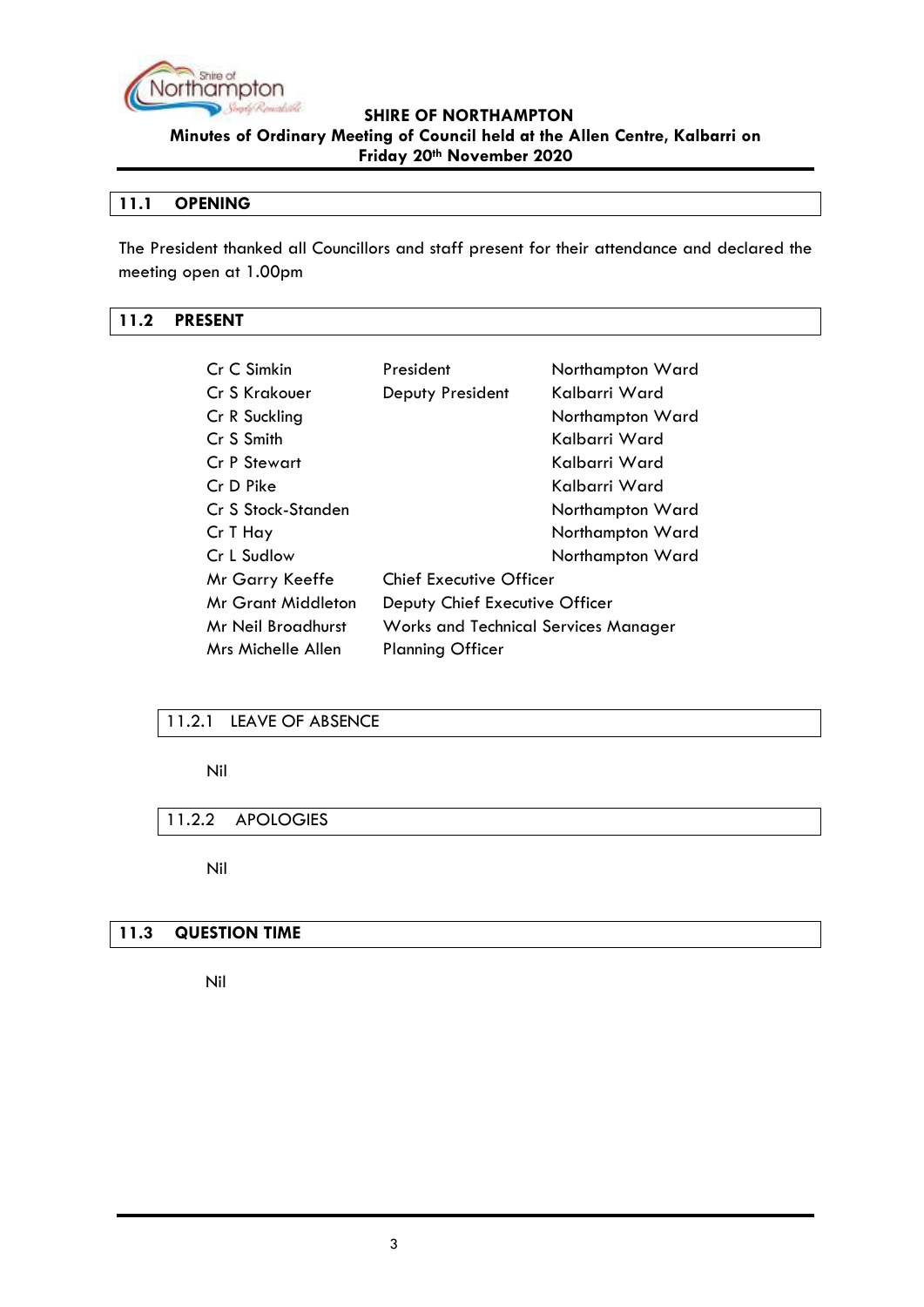

#### <span id="page-3-0"></span>**11.4 DISCLOSURE OF INTEREST**

Cr HAY declared a financial interest in Item No. 7.3.3 Proposed Single Dwelling and Outbuilding – Lot 242 (No. 28) Stokes Street, Horrocks as Cr HAY is the applicant and therefore may incur a financial gain or loss from the decision of Council.

Cr STOCK-STANDEN declared a financial interest in Item 7.5.6 Application to Clear Native Vegetation as Cr STOCK-STANDEN is employed by GMA Garnet Pty Ltd who operates a similar business as Australia Garnet Pty Ltd and may incur a gain or loss from the decision of Council.

## <span id="page-3-2"></span><span id="page-3-1"></span>**11.5 CONFIRMATION OF MINUTES**

11.5.1 CONFIRMATION OF MINUTES – ORDINARY COUNCIL MEETING FRIDAY 16TH OCTOBER 2020

Moved Cr SUDLOW seconded Cr STEWART

That the minutes of the Ordinary Meeting of Council held on the 16<sup>th</sup> October 2020 be confirmed as a true and correct record.

CARRIED 9/0

## <span id="page-3-3"></span>**11.6 RECEIVAL OF MINUTES**

Nil

## <span id="page-3-5"></span><span id="page-3-4"></span>**11.7 WORKS & ENGINEERING REPORT**

11.7.1 INFORMATION ITEMS - MAINTENANCE/CONSTRUCTION WORKS PROGRAM (ITEM 7.1.1)

Noted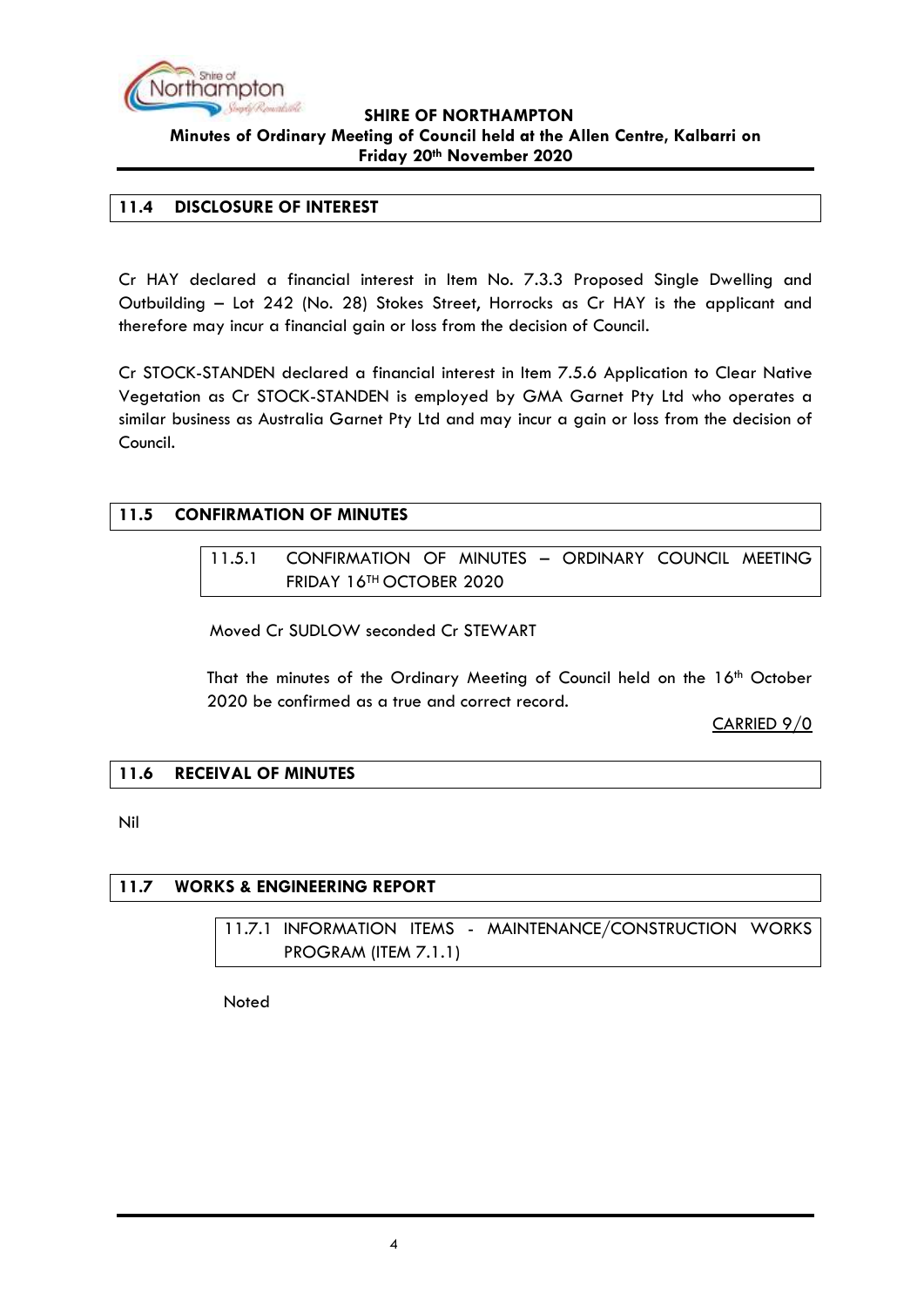

## <span id="page-4-0"></span>**Minutes of Ordinary Meeting of Council held at the Allen Centre, Kalbarri on Friday 20th November 2020**

11.7.2 REQUEST FOR QUOTE (RFQ – 01/2021) SUPPLY OF FLEET VEHICLES – 2020/2021 ONE (1) X 4 WHEEL MAINTENANCE TRUCK (ITEM 7.1.2)

Moved Cr KRAKOUER, seconded Cr PIKE

That Council purchase the FUSO truck with automatic transmission without bull bar and auger but with extended cab as quoted by Purcher International, and defer replacement of the Case Tractor until the 2021/2022 Budget.

CARRIED 9/0

## <span id="page-4-1"></span>11.7.3 KALBARRI – ALLEN CENTRE BUS/LONG VEHICLE CARPARK DESIGN – OPTIONS FOR CONSIDERATION (ITEM 7.1.3)

Moved Cr SMITH seconded Cr SUCKLING

That Council adopt option 2 as the construction design / plan for the Allen Centre Bus / Long Vehicle parking area.

CARRIED 9/0

Neil Broadhurst left the meeting at 1.35pm.

## <span id="page-4-2"></span>**11.8 HEALTH & BUILDING REPORT**

<span id="page-4-3"></span>11.8.1 BUILDING STATISTICS (ITEM 7.2.1)

Noted.

<span id="page-4-4"></span>11.8.2 ROSS RIVER VIRUS OUTBREAK, KALBARRI (ITEM 7.2.2)

Cr KRAKOUER, seconded Cr SUDLOW

That Council notes the information on the outbreak of Ross River Virus in Kalbarri and costs incurred and future costs to be incurred for the treatment of mosquito larvae as directed by the Department of Health be declared as authorised expenditure.

CARRIED BY AN ABSOLUTE MAJORITY 9/0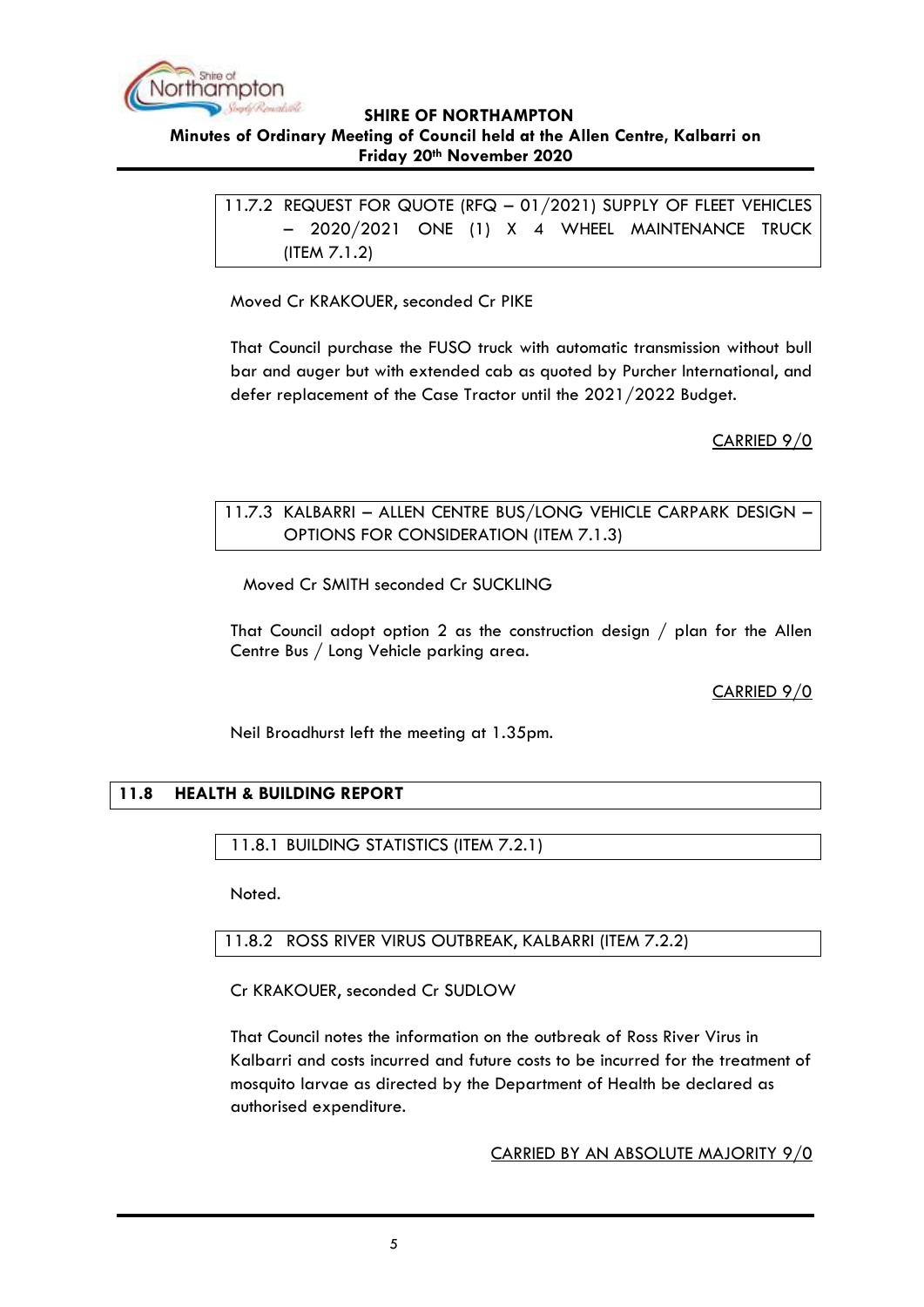

#### <span id="page-5-1"></span><span id="page-5-0"></span>**11.9 TOWN PLANNING REPORT**

11.9.1 LOCAL PLANNING POLICY – HOLIDAY HOUSES 2020 (ITEM 7.3.1)

Moved Cr STOCK-STANDEN, seconded Cr STEWART

That Council:

- 1. Pursuant to Schedule 2 Deemed Provisions, Part 2, cl 4 of the *Planning and Development (Local Planning Schemes) Regulations 2015* resolve to:
	- a. Adopt the draft Local Planning Policy '*Holiday Houses'*  (Appendix 1) for public comment and advertise the policy for a period of 21 days;
	- b. Should no written, author-identified objections be received during the 21day advertising period, then adopt for final approval the amended Local Planning Policy and proceed to publish a notice to this effect in the local newspaper; and
	- c. Should there be any written, author-identified objections received during the advertising period, require staff to present to Council a further report.

CARRIED 9/0

<span id="page-5-2"></span>11.9.2 DRAFT LOCAL PLANNING STRATEGY – INFORMATION PAPER (ITEM 7.3.2)

Noted

<span id="page-5-3"></span>11.9.3 PROPOSED SINGLE DWELLING & OUTBUILDING – R-CODE VARIATIONS – LOT 242 (NO. 28) STOKES STREET, HORROCKS (ITEM 7.3.3)

Cr HAY declared a financial interest in Item 7.3.3 as Cr HAY is the applicant and therefore may incur a financial loss or gain from the decision of Council.

Cr Hay departed the meeting at 1.38pm.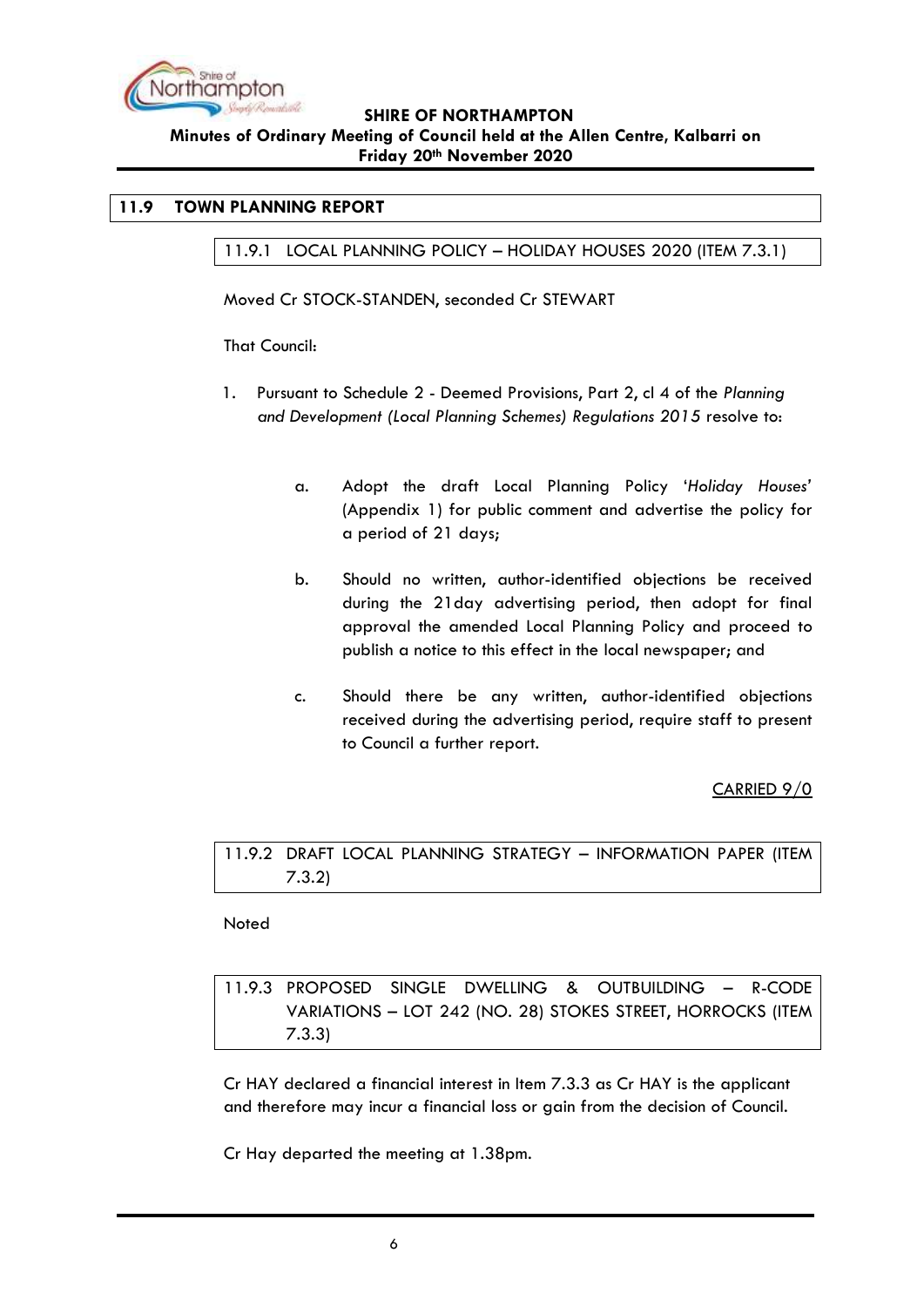

#### Moved Cr STEWART, seconded Cr SUCKLING

That Council grant development approval to amended plans as part of Appendices 2 and 3 of the Addendum Report for the proposed Single Dwelling and Outbuilding upon Lot 242 (No.28) Stokes Street, Horrocks subject to the following conditions:

- 1. Development shall be in accordance with the attached approved plan(s) dated [insert date] and subject to any modifications required as a consequence of any condition(s) of this approval. The endorsed plans shall not be modified or altered without the prior written approval of the local government;
- 2. Any additions to or change of use of any part of the building or land (not the subject of this consent/approval) requires further application and development approval for that use/addition;
- 3. A building permit shall be issued by the local government prior to the commencement of any work on site;
- 4. The applicant is to prepare, submit and adhere to stormwater and drainage plans to the approval of the Local Government, with all costs met by the applicant;
- 5. Any soils disturbed or deposited on site shall be stabilised to the approval of the local government;
- 6. The Applicant shall provide a materials and colour schedule for the dwelling prior to construction of the dwelling, which shall be to the approval of the local government. The colours chosen shall be nonreflective and in keeping with the natural coastal environment;
- 7. The roof of the dwelling shall be constructed using coated metal sheeting (Colorbond) and the use of Zincalume is not permitted;
- 8. Bin storage and clothes drying areas shall be provided and appropriately screened such that they are not visible from the view from the street/s, to the approval of the local government;
- 9. Any lighting installed on the building, yard areas or car parking areas shall be located and designed in a manner that ensures: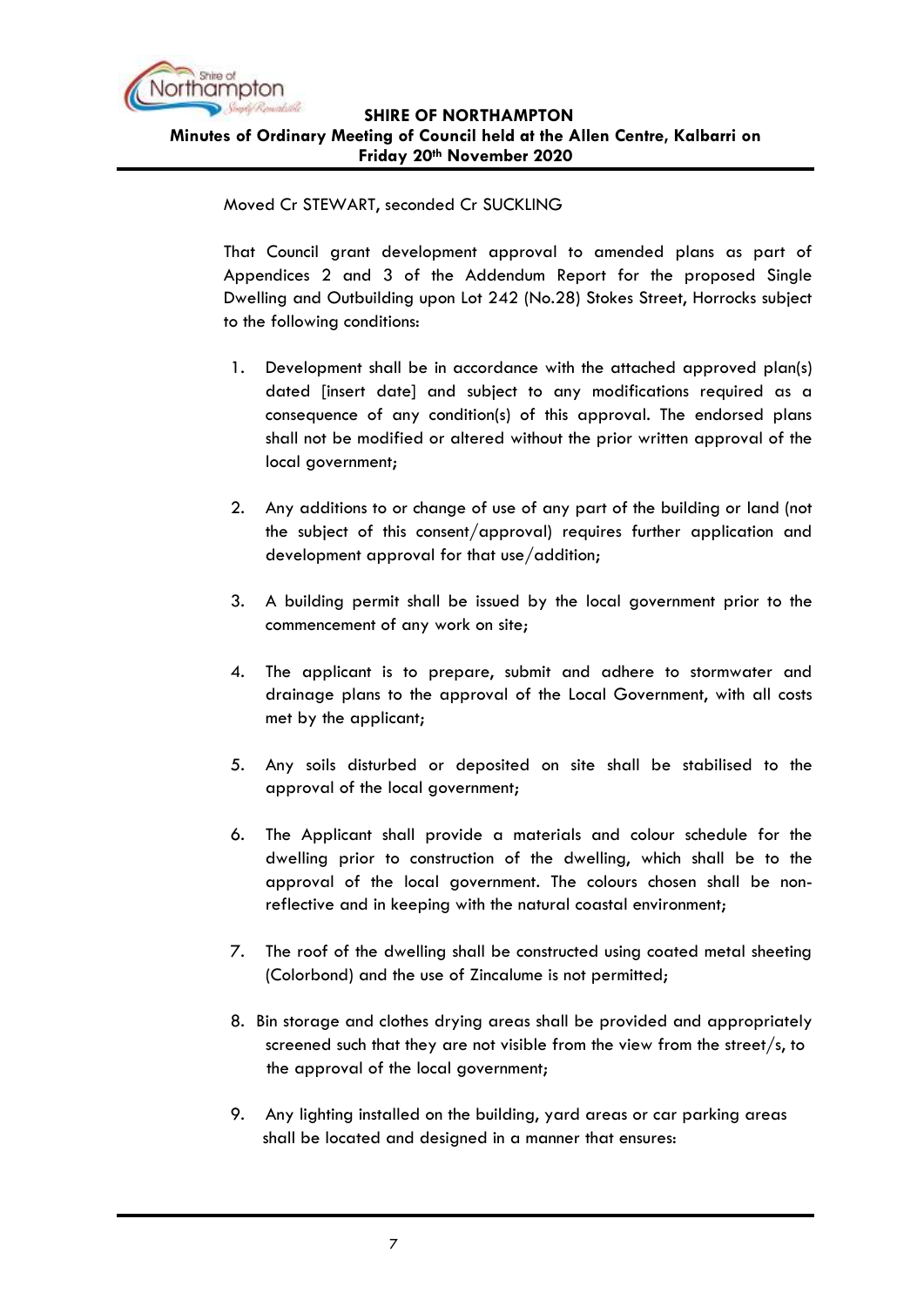

**Minutes of Ordinary Meeting of Council held at the Allen Centre, Kalbarri on Friday 20th November 2020**

- (a) all illumination is confined within the boundaries of the property; and
- (b) there shall not be any glare nuisance caused to adjoining residents or passing traffic, to the approval of the local government;
- 10. Installation of crossing places and verge gradients shall be to the standards and specification of the local government (refer to Advice Note 1);
- 11. The development/land use is to be located entirely within the property boundary;
- 12. All parking of vehicles including boats and trailers to be provided for within the property boundary and the street verge area to be kept free of vehicles;
- 13. The Applicant/Owner shall install and maintain visual screening to a height of 1.6 metres upon the northern side of the first floor balcony as marked in "RED' on the attached approved plan(s) dated [insert date] so as to address the requirements of Clause 5.4.1 of the *Residential Design Codes (2019)*; and
- 14. The Applicant/Owner shall install a dividing fence to a height of 1.8 metres upon the northern side boundary as marked in 'RED' on the attached approved plans (s) dated [insert date] so as the address the requirements of Clause 5.4.1 of the *Residential Design Codes (2019);*
- 15. The approved outbuilding component (i.e. named 'shed') is only to be used for general and vehicle storage purposes and minor maintenance upon vehicles housed therein to the approval of the Local government and shall NOT be used for habitation, commercial or industrial purposes; and
- 16. The construction of the outbuilding (but not including the laying of a cement pad) shall NOT be commenced prior to the construction of the dwelling unless the following can be satisfied:
	- (a) A building permit for the dwelling and outbuilding has been issued;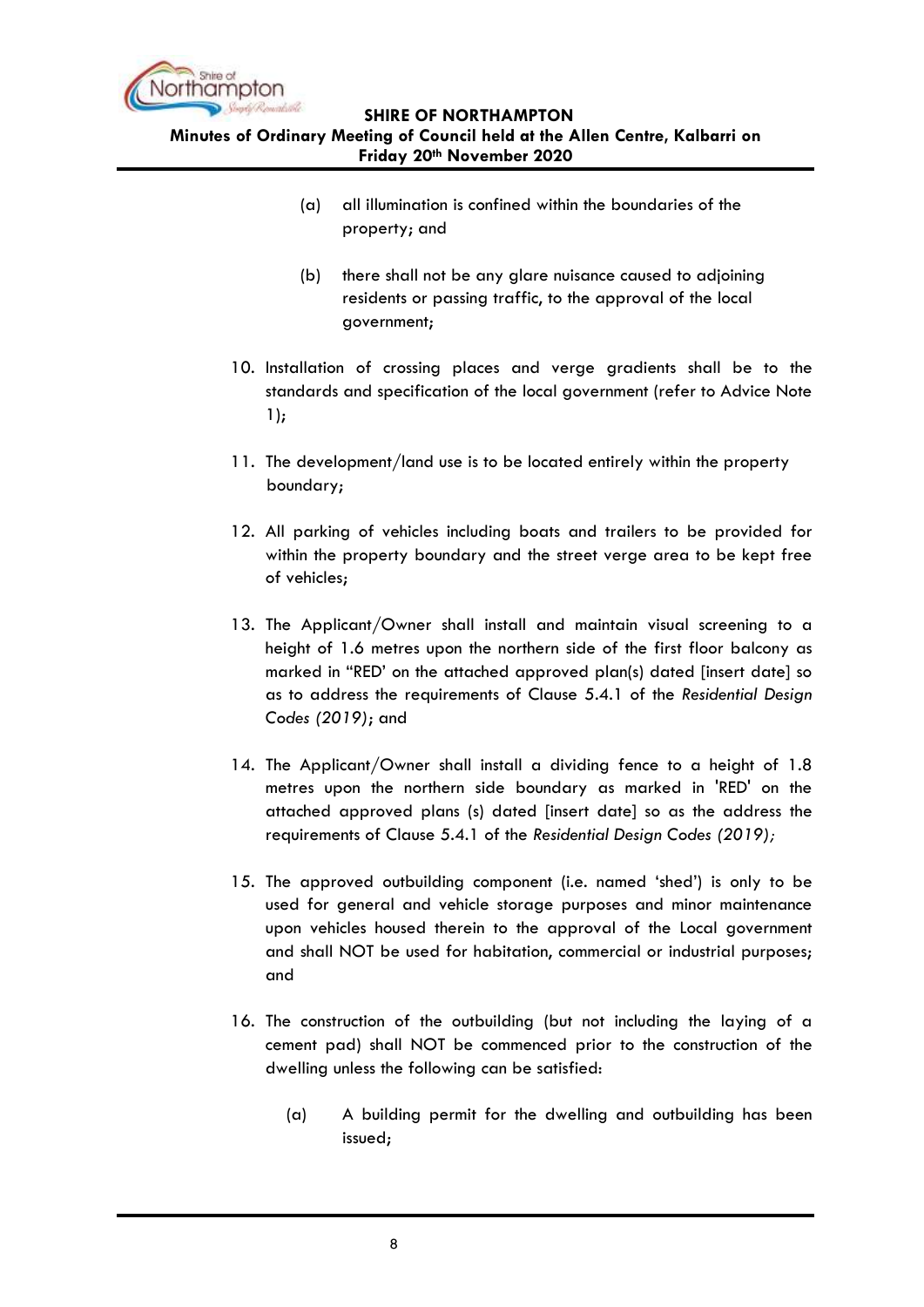

**Minutes of Ordinary Meeting of Council held at the Allen Centre, Kalbarri on Friday 20th November 2020**

> (b) The Applicant has lodged a Statutory Declaration providing a commitment to commence construction of the dwelling within 6 months of the outbuilding;

> > AND

 (c) The Applicant has paid a bond of \$10,000 to the Shire of Northampton, that would be repaid to the Applicant upon satisfactory completion and final inspection of the dwelling.

## *Advice Notes:*

- *Note 1: With regard to Condition No 10, it is advised that the Applicant should liaise with the Shire of Northampton's Manager of Works and Technical Services to determine crossover, verge gradient and additional retaining requirements.*
- *Note 2: If the development/use the subject of this approval is not substantially commenced within a period of 2 years, or another period specified in the approval after the date of determination, the approval will lapse and be of no further effect.*
- *Note 3. Where an approval has so lapsed, no development must be carried out without the further approval of the local government having first been sought and obtained.*
- *Note 4. If an applicant or owner is aggrieved by this determination there is a right of review by the State Administrative Tribunal in accordance with the Planning and Development Act 2005 Part 14. An application must be made within 28 days of determination*

## CARRIED 8/0

Council amended the recommendation presented to allow for a nil setback and not 1.0m setback of the outbuilding on the northern side boundary as proposed by Shire Officers due to the reduction of height and roof pitch of the outbuilding which was considered to reduce the impact of building bulk on the adjoining property.

Cr HAY returned to the meeting at 1.56pm.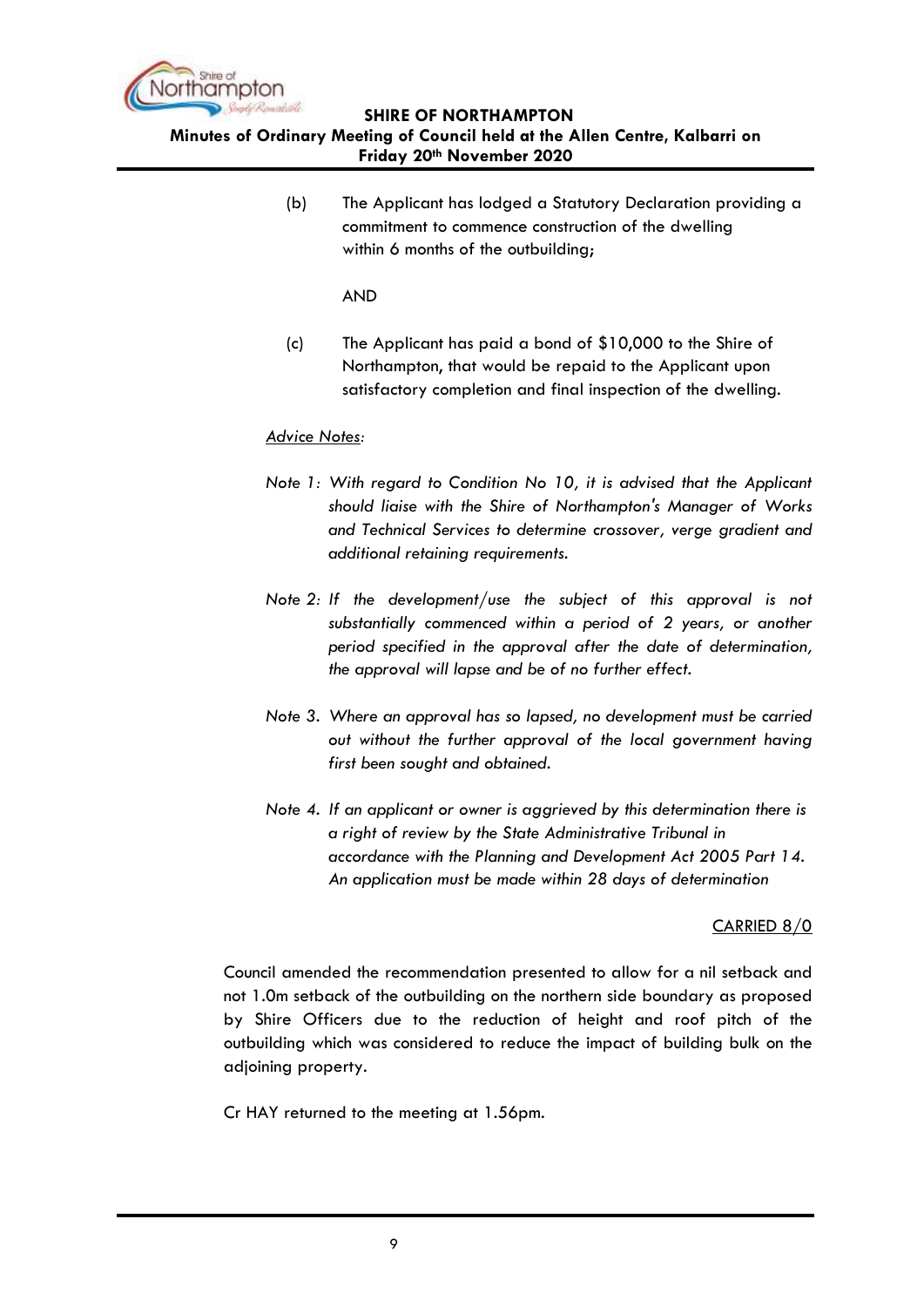

<span id="page-9-0"></span>11.9.4 SUMMARY OF PLANNING INFORMATION ITEMS (ITEM 7.3.4)

Noted.

## <span id="page-9-2"></span><span id="page-9-1"></span>**11.10 FINANCE REPORT**

## 11.10.1 ACCOUNTS FOR PAYMENT (ITEM 7.4.1)

Moved Cr SMITH, seconded CR SIMKIN

That Municipal Fund Cheques 21985 to 21997 inclusive totalling \$68,626.41, Municipal EFT payments numbered EFT21286 to EFT21406 inclusive totalling \$849,062.77, Trust Fund Cheques 2558 to 2566, totalling \$26,392.40, Direct Debit payments numbered GJ0407 to GJ0415 inclusive totalling \$340,833.57 be passed for payment and the items therein be declared authorised expenditure.

## CARRIED BY AN ABSOLUTE MAJORITY 9/0

## <span id="page-9-3"></span>11.10.2 MONTHLY FINANCIAL STATEMENTS – OCTOBER 2020 (ITEM 7.4.2)

Moved Cr HAY, seconded Cr STOCK-STANDEN

That Council adopts the Monthly Financial Report for the period ending  $31st$ October 2020.

CARRIED 9/0

## <span id="page-9-5"></span><span id="page-9-4"></span>**11.11 ADMINISTRATION & CORPORATE REPORT**

## 11.11.1 KALBARRI WAR MEMORIAL UPGRADE (ITEM 7.5.1)

Moved Cr STOCK-STANDEN, seconded Cr SUDLOW

That Cr's Simkin, Stewart, Pike and Hay and CEO meet with representatives of Kalbarri RSL to further discuss a complete redesign of the War Memorial Monument and advise that Council does not support a rebuild of the existing facility.

CARRIED 9/0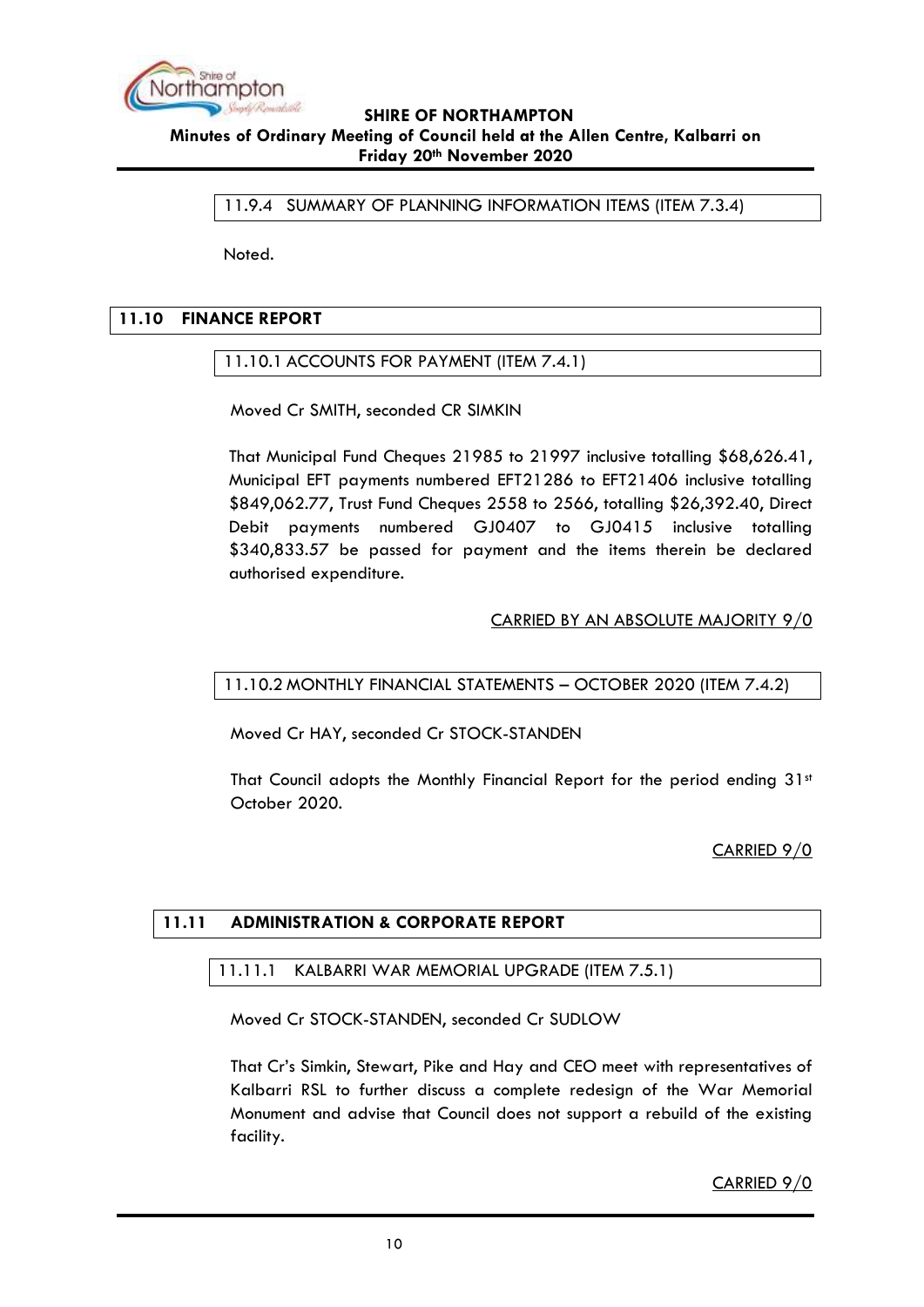

<span id="page-10-0"></span>11.11.2 NORTHAMPTON TOWN ENTRANCE BANNERS (ITEM 7.5.2)

Moved Cr SUCKLING, seconded Cr STEWART

That Council endorse the banner designs for placement on the banner poles on the entrance into Northampton as presented subject to the Creative Obsessions Group being responsible for the ongoing maintenance and repair/replacement of any damaged banners.

CARRIED 9/0

## <span id="page-10-1"></span>11.11.3 MANDATORY MODEL STANDARDS FOR CEO RECTRUITMENT, PERFORMANCE & TERMINATION (ITEM 7.5.3)

Moved Cr SMITH, seconded Cr SUCKLING

That Council presents a response to the Department of Local Government, Sport and Cultural Industries on the proposed changes as per comments made by the WA Local Government Association and Local Government Professionals Australia.

CARRIED 9/0

## <span id="page-10-2"></span>11.11.4 OUTSTANDING RATES AND CHARGES (ITEM 7.5.4)

Moved Cr STEWART, seconded Cr SUDLOW

That Council commence the selling of the following properties as per Division 6 of the Local Government Act 1995 to recover outstanding rates and charges:

- 1. Lot 516 Chick Place, Kalbarri, residential property owned by Sharon Johnson.
- 2. Unit 2 Lot 8 Smith Street, Kalbarri, residential unit owned by Scofield Investments Pty Ltd.
- 3. Lot 20 Robinson Street, Northampton. Residential property owned by Kim Morris.

CARRIED 9/0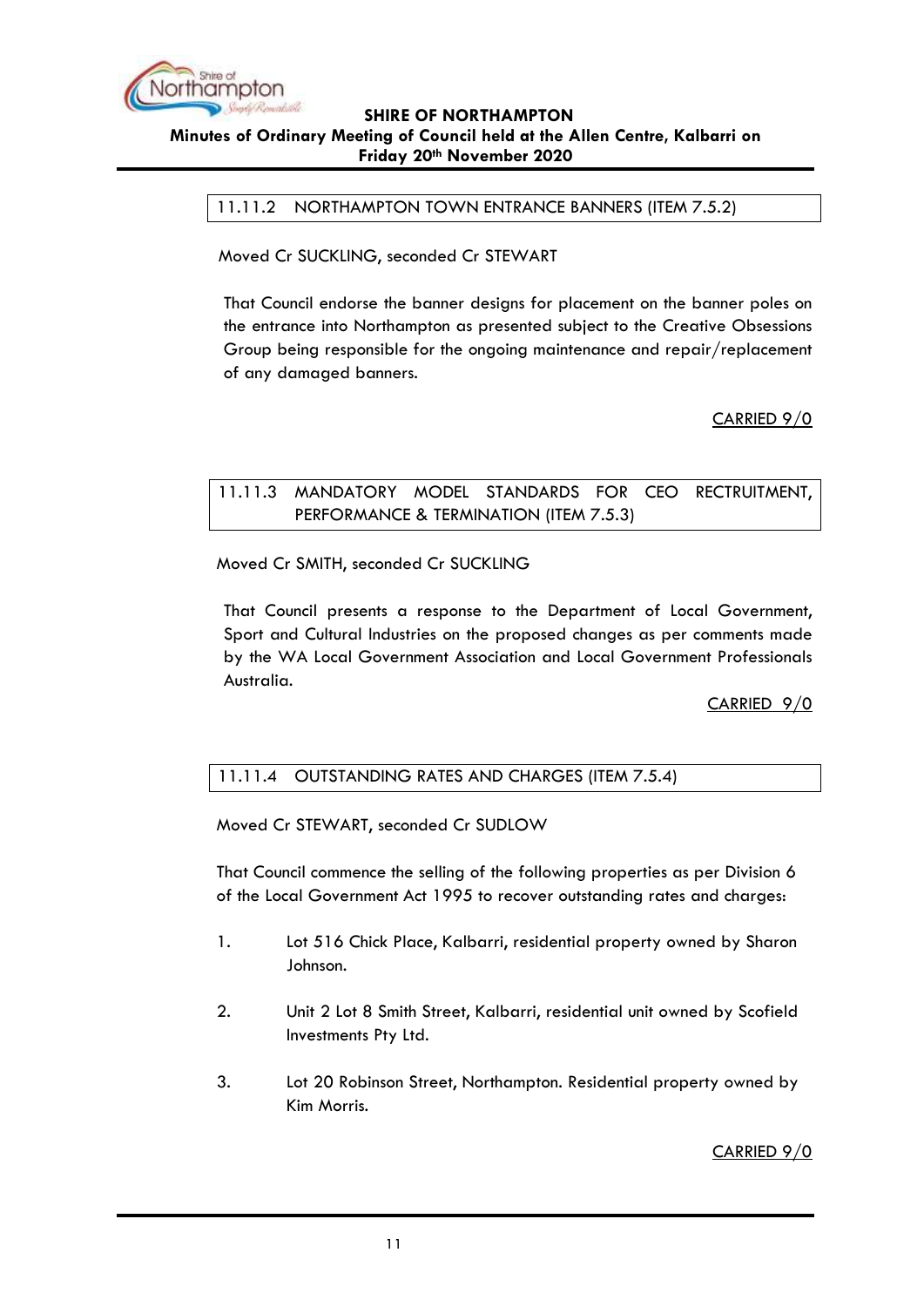

<span id="page-11-0"></span>11.11.5 BUILDING SURVEYOR POSITION/OBLIGATIONS (ITEM 7.5.5)

Noted

<span id="page-11-1"></span>11.11.6 APPLICATION TO CLEAR NATIVE VEGETATION (ITEM 7.5.6)

Cr STOCK-STANDEN declared a financial interest in Item 7.5.6 Application to Clear Native Vegetation as Cr STOCK-STANDEN is employed by GMA Garnet Pty Ltd who operates a similar business to Australia Garnet Pty Ltd and may incur a financial gain or loss from the decision of Council.

Cr STOCK-STANDEN left the meeting at 2.33pm.

Moved Cr HAY, seconded Cr SUCKLING

That Council advise Department of Mines, Industry Regulation and Safety that it has no objection to the application to clear native vegetation from the Australian Garnet Pty Ltd site but provides comment that dust suppression measures should be enforced to address potential dust issues for traffic on George Grey Drive and that rehabilitation of new mine areas be undertaken in a timely manner to also prevent dust emissions.

CARRIED 7/1

Cr PIKE wished for his name to be recorded as voting against the motion

Cr STOCK-STANDEN returned to the meeting at 2.36pm.

## <span id="page-11-2"></span>**11.12 PRESIDENT'S REPORT**

Since the last Council meeting Cr SIMKIN reported on his attendance at:

19/10/2020 Main Roads Regional Road Group Sub Committee Meeting, Geraldton

#### <span id="page-11-4"></span><span id="page-11-3"></span>**11.13 COUNCILLORS' REPORTS**

#### 11.14.1 CR SMITH

Since the last Council meeting Cr SMITH reported on his attendance at:

18/11/2020 Kalbarri Visitor Centre meeting, Kalbarri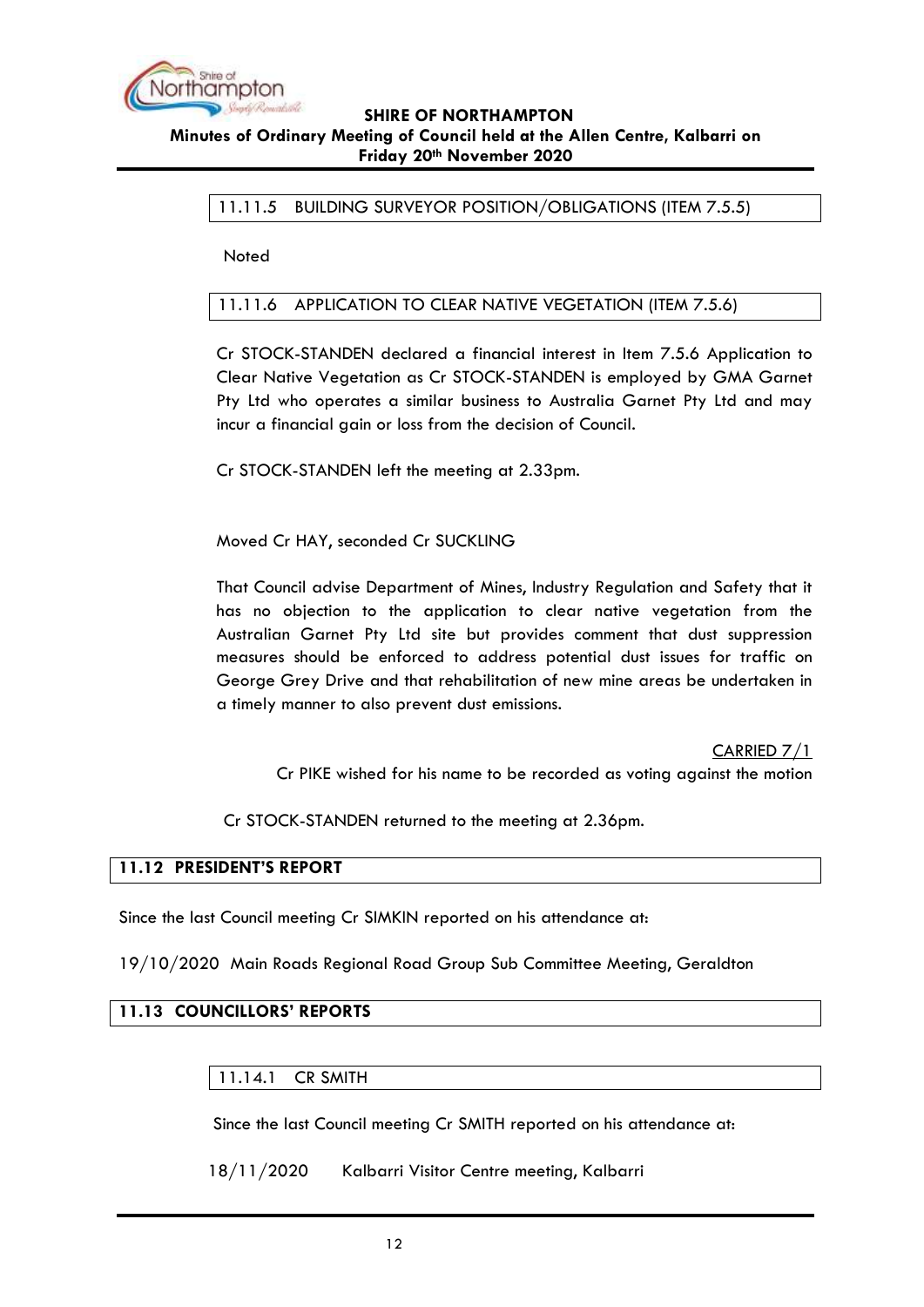

<span id="page-12-0"></span>11.14.2 CR PIKE

Since the last Council meeting Cr PIKE reported on his attendance at:

19/11/2020 RoadWise meeting, Kalbarri

<span id="page-12-1"></span>11.14.3 CR SUCKLING

Since the last Council meeting Cr SUCKLING reported on her attendance at:

14/11/2020 RSL Remembrance Dinner, Northampton

## <span id="page-12-3"></span><span id="page-12-2"></span>**11.15 NEW ITEMS OF BUSINESS**

#### 7.15.1 CR PIKE

Cr Pike has received concern form road users that they keep missing the run off onto George Grey Drive form the Port Gregory Road, particularly at night time and suggested Council contact Main Roads WA to install solar lighting at the intersection.

Moved Cr PIKE, seconded Cr STEWART

That Council request Main Roads WA to consider the installation of solar powered lighting at the intersection of George Grey Drive and the Port Gregory Road to enhance the visibility of the intersection.

## CARRIED 9/0

## <span id="page-12-4"></span>**11.16 NEXT MEETING OF COUNCIL**

The next Ordinary Meeting of Council will be held on Friday 18th December 2020 commencing at 1.00pm at the Council Chambers, Northampton.

#### <span id="page-12-5"></span>**11.17 CLOSURE**

There being no further business, the President thanked everyone for their attendance and declared the meeting closed at 2.47pm.